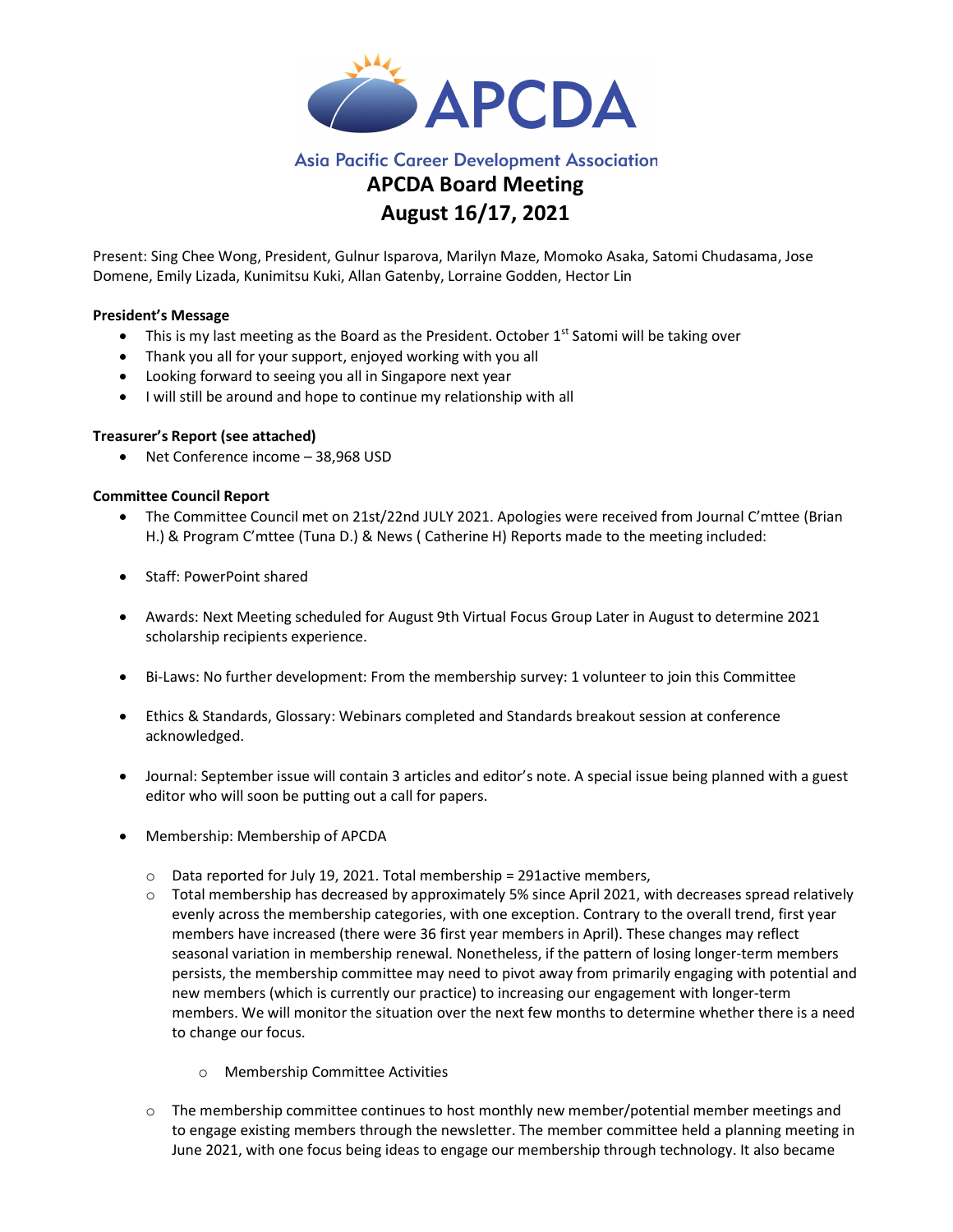evident that it may be necessary for the membership committee to coordinate / work together with other committees to implement some of our plans.

- o Changes to Membership Committee Composition
- o Following the 2021 APCDA conference, two additional people have volunteered to serve on our committee: Urja Acharya (Nepal), Jennifer Nguyen (Vietnam). They join our existing committee members, who have committed to continuing to serve on the committee: Natalie Kauffman (USA), Lisa Raufman (USA).
- o Look ahead to the future, José Domene will need to step down as co-chair of the committee, due to his election to the position of Secretary of the association. Kunimitsu Kuki has volunteered to replace him as co-chair, alongside long-time co-chair Soonhoon Ahn. José and Soonhoon will be meeting with Kunimitsu over the next couple of months to facilitate this transition.
- News: no report
- Nominations & Elections: no report
- Public Relations: Clarification of purpose of the Committee: to cooperate with and support other committees; promoting webinars; nominations process; news blogs
- Research: collaborating with Journal Committee
- Program: No report

#### Country Council Report

• 3rd meeting for 2021 took place on 11/12 Aug. Reps reported the state of the pandemic's impact and vaccination efforts in their countries. They also shared about local efforts, public programs and communitydriven initiatives to help people and businesses recover. In addition, there was a good sharing of career development related resources such as research, reports, and project insights. We also had a colleague from the Scholarship committee participating in our meeting to seek collaboration on getting more representation and participation for scholarship applications. A healthy turnout of 11 reps attended the meeting.

#### Discussion Topics:

- Sharing names of Webinar attendees with the Speaker
	- $\circ$  Issue raised by the Program Committee which is against of sharing the list of registered webinar attendees with the Presenters. Concern is that speakers can use this information for marketing purposes in the future. But normally contacts are hidden and only names and job titles/organizations are shared, plus gender.
	- $\circ$  One solution is to provide a check mark to get agreement from the attendee on sharing data with the speaker.
	- $\circ$  It is helpful for the Presenter to know background and names of people attending, but not contact details, to improve the quality and help with engagement.
	- o Another suggestion was to the share list without names.
	- o Board voted to include a checkbox on the registration form where the attendees agrees that his/her information may be shared with the Presenter for the Webinar. It was also stipulated that the presenter be informed that attendee information is only for use in engaging the audience and is not to be used after the webinar.
- Conference 2022
	- $\circ$  Self-isolation is still required for all visitors to Singapore (between 7-21 days). This impacts our plan to hold hybrid conference. If this restriction continues, we will host and in-person for Singaporeans in addition to the virtual event for others. The situation changes every day.